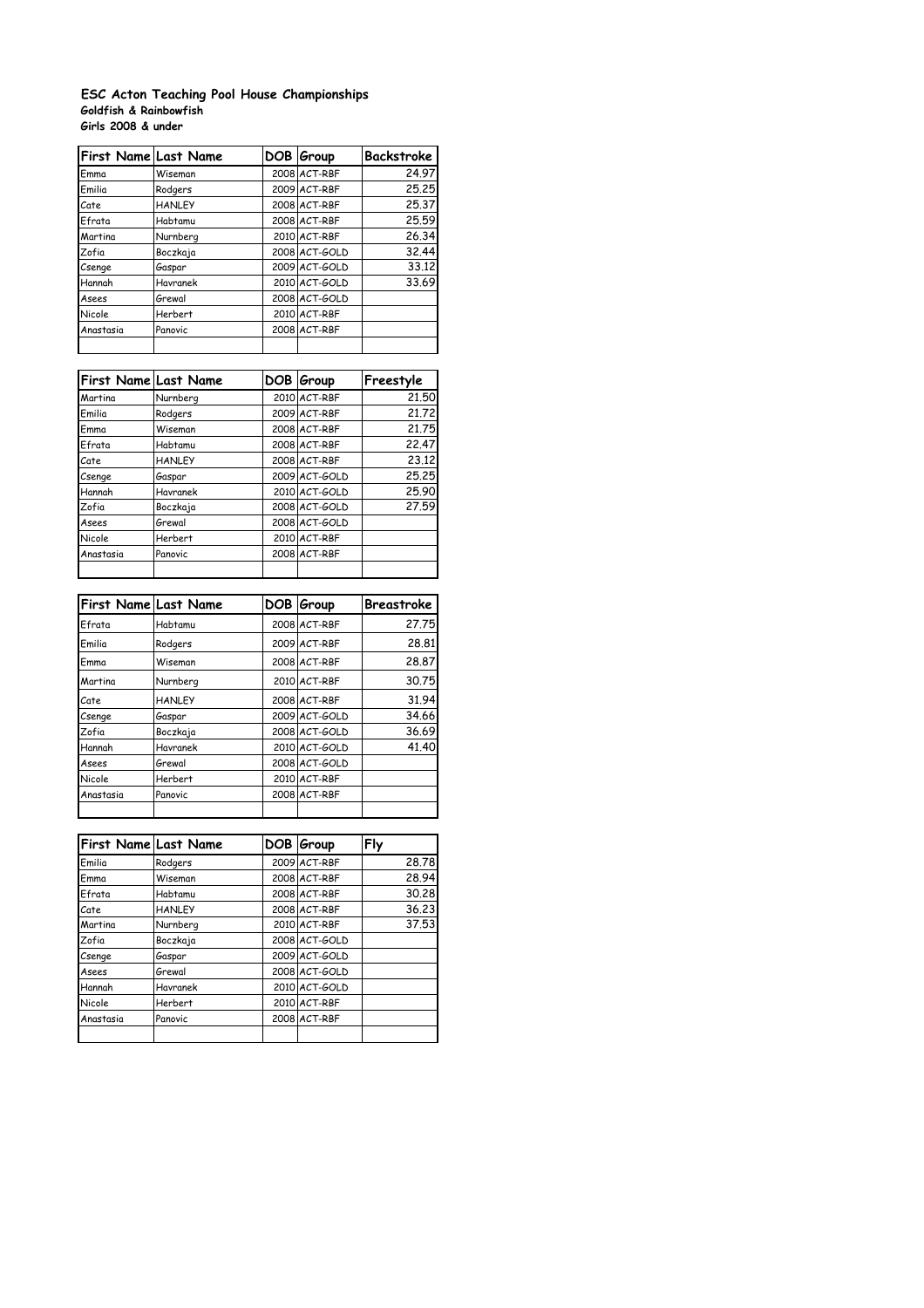## **Goldfish & Rainbowfish Girls 2007 & over**

| <b>First Name Last Name</b> |             | DOB Group     | Backstroke |
|-----------------------------|-------------|---------------|------------|
| Mia                         | Freudenberg | 2007 ACT-GOLD | 24.25      |
| Ellena                      | Taages      | 2007 ACT-GOLD | 26.53      |
| Bethanya                    | Habtamu     | 2007 ACT-RBF  | 26.85      |
| Nicole                      | Boczkaja    | 2006 ACT-GOLD | 34.22      |
|                             |             |               |            |

| <b>First Name Last Name</b> |             | DOB Group     | Freestyle |
|-----------------------------|-------------|---------------|-----------|
| Mia                         | Freudenberg | 2007 ACT-GOLD | 20.84     |
| Bethanya                    | Habtamu     | 2007 ACT-RBF  | 22.03     |
| Ellena                      | Taages      | 2007 ACT-GOLD | 23.10     |
| Nicole                      | Boczkaja    | 2006 ACT-GOLD | 25.81     |
|                             |             |               |           |

| <b>First Name Last Name</b> |             | DOB Group     | <b>Breastroke</b> |
|-----------------------------|-------------|---------------|-------------------|
| Bethanya                    | Habtamu     | 2007 ACT-RBF  | 27.34             |
| Nicole                      | Boczkaja    | 2006 ACT-GOLD | 29.25             |
| Mia                         | Freudenberg | 2007 ACT-GOLD | 34.01             |
| Ellena                      | Taages      | 2007 ACT-GOLD | 38.56             |
|                             |             |               |                   |

| <b>First Name Last Name</b> |             | DOB Group     | Fly   |
|-----------------------------|-------------|---------------|-------|
| Ellena                      | Taages      | 2007 ACT-GOLD | 34.46 |
| Bethanya                    | Habtamu     | 2007 ACT-RBF  | 35.68 |
| Nicole                      | Boczkaja    | 2006 ACT-GOLD |       |
| Mia                         | Freudenberg | 2007 ACT-GOLD |       |
|                             |             |               |       |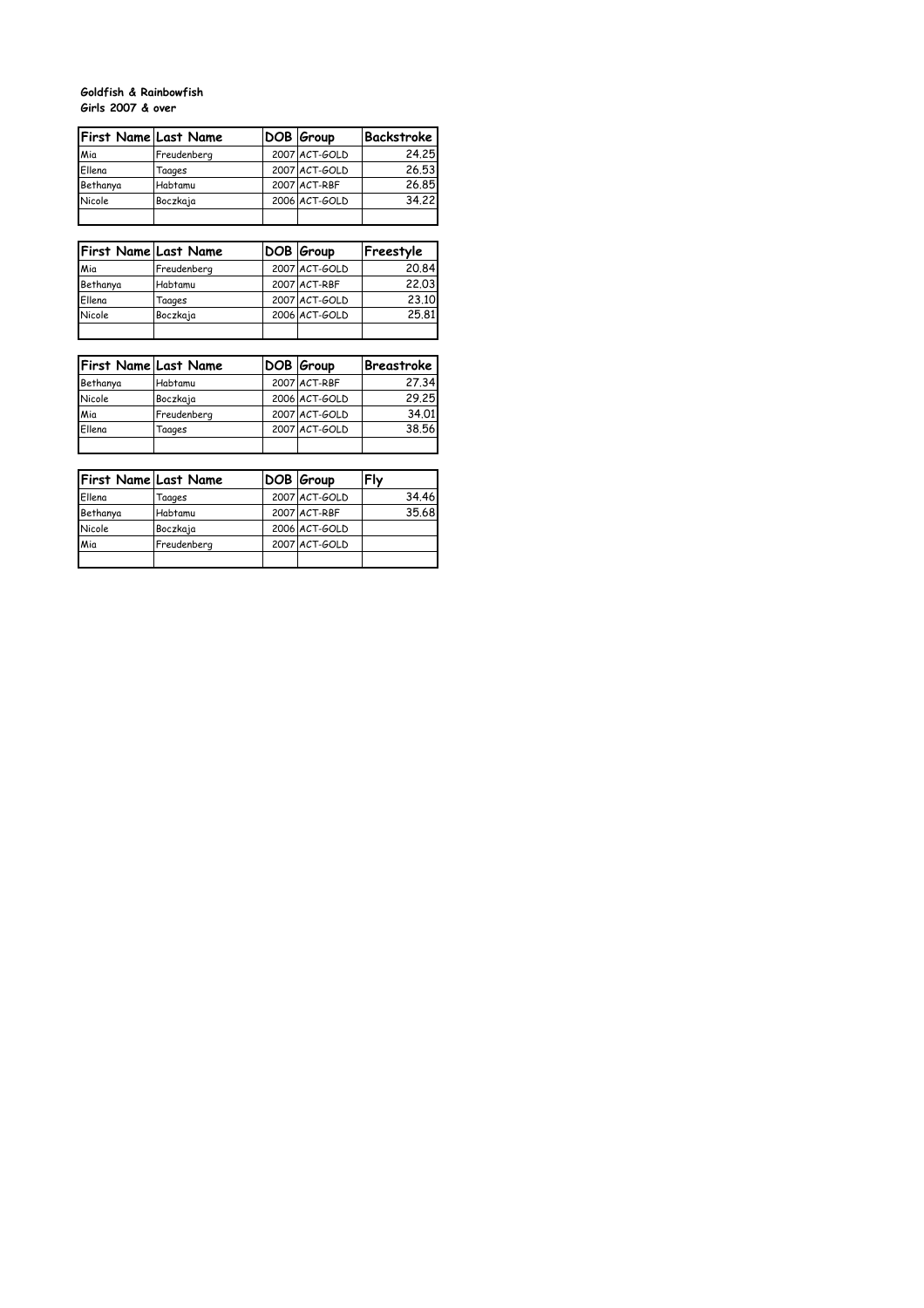## **Goldfish & Rainbowfish Boys 2008 & under**

| <b>First Name Last Name</b> |                  | DOB Group     | <b>Backstroke</b> |
|-----------------------------|------------------|---------------|-------------------|
| Arun                        | Bhandari         | 2008 ACT-RBF  | 23.09             |
| Noah                        | Malley           | 2008 ACT-RBF  | 24.21             |
| Nicholas                    | Rodgers          | 2011 ACT-GOLD | 25.16             |
| Adam                        | Druc             | 2008 ACT-GOLD | 25.56             |
| Oliver                      | Studders         | 2008 ACT-RBF  | 25.57             |
| Edouard                     | GERARD HAY-BROWN | 2009 ACT-GOLD | 25.71             |
| Louis                       | GERARD HAY-BROWN | 2008 ACT-RBF  | 27.78             |
| Alexander                   | <b>BIDWELL</b>   | 2009 ACT-GOLD | 28.09             |
| Henry                       | <b>MANNERS</b>   | 2009 ACT-GOLD | 28.75             |
| David                       | Surafy           | 2008 ACT-GOLD | 29.28             |
| Patrick                     | Keating          | 2010 ACT-GOLD | 29.56             |
| Andrej                      | CERIC            | 2009 ACT-RBF  | 30.16             |
| Aleksander                  | Tomaszewski      | 2008 ACT-GOLD | 34.35             |
| Kuba                        | Mydlarski        | 2009 ACT-GOLD |                   |
|                             |                  |               |                   |

| <b>First Name Last Name</b> |                  | DOB Group     | Freestyle |
|-----------------------------|------------------|---------------|-----------|
| Arun                        | Bhandari         | 2008 ACT-RBF  | 18.66     |
| Adam                        | Druc             | 2008 ACT-GOLD | 19.88     |
| Noah                        | Malley           | 2008 ACT-RBF  | 20.32     |
| Oliver                      | Studders         | 2008 ACT-RBF  | 20.75     |
| Andrej                      | <b>CERIC</b>     | 2009 ACT-RBF  | 21.47     |
| Nicholas                    | Rodgers          | 2011 ACT-GOLD | 21.93     |
| Louis                       | GERARD HAY-BROWN | 2008 ACT-RBF  | 22.78     |
| Henry                       | <b>MANNERS</b>   | 2009 ACT-GOLD | 23.92     |
| Patrick                     | Keating          | 2010 ACT-GOLD | 23.94     |
| David                       | Surafy           | 2008 ACT-GOLD | 24.16     |
| Edouard                     | GERARD HAY-BROWN | 2009 ACT-GOLD | 24.65     |
| Alexander                   | <b>BIDWELL</b>   | 2009 ACT-GOLD | 26.19     |
| Aleksander                  | Tomaszewski      | 2008 ACT-GOLD | 26.84     |
| Kuba                        | Mydlarski        | 2009 ACT-GOLD |           |
|                             |                  |               |           |

| <b>First Name Last Name</b> |                  | DOB Group     | Breastroke |
|-----------------------------|------------------|---------------|------------|
| Arun                        | Bhandari         | 2008 ACT-RBF  | 26.19      |
| Noah                        | Malley           | 2008 ACT-RBF  | 28.31      |
| Louis                       | GERARD HAY-BROWN | 2008 ACT-RBF  | 28.47      |
| Oliver                      | Studders         | 2008 ACT-RBF  | 29.47      |
| Adam                        | Druc             | 2008 ACT-GOLD | 30.15      |
| Nicholas                    | Rodgers          | 2011 ACT-GOLD | 32.62      |
| Andrej                      | CERIC            | 2009 ACT-RBF  | 34.25      |
| Edouard                     | GERARD HAY-BROWN | 2009 ACT-GOLD | 34.41      |
| David                       | Surafy           | 2008 ACT-GOLD | 34.72      |
| Henry                       | <b>MANNERS</b>   | 2009 ACT-GOLD | 39.44      |
| Alexander                   | <b>BIDWELL</b>   | 2009 ACT-GOLD | 39.53      |
| Patrick                     | Keating          | 2010 ACT-GOLD | 41.31      |
| Aleksander                  | Tomaszewski      | 2008 ACT-GOLD | 45.31      |
| Kuba                        | Mydlarski        | 2009 ACT-GOLD |            |
|                             |                  |               |            |

| <b>First Name Last Name</b> |                  | DOB Group     | Fly   |
|-----------------------------|------------------|---------------|-------|
| Noah                        | Malley           | 2008 ACT-RBF  | 27.97 |
| Arun                        | Bhandari         | 2008 ACT-RBF  | 28.22 |
| Oliver                      | Studders         | 2008 ACT-RBF  | 29.32 |
| Nicholas                    | Rodgers          | 2011 ACT-GOLD | 30.81 |
| Adam                        | Druc             | 2008 ACT-GOLD | 32.15 |
| Louis                       | GERARD HAY-BROWN | 2008 ACT-RBF  | 33.91 |
| Henry                       | <b>MANNERS</b>   | 2009 ACT-GOLD | 35.32 |
| Andrej                      | CERIC            | 2009 ACT-RBF  | 37.78 |
| David                       | Surafy           | 2008 ACT-GOLD | 38.09 |
| Aleksander                  | Tomaszewski      | 2008 ACT-GOLD | 43.12 |
| Edouard                     | GERARD HAY-BROWN | 2009 ACT-GOLD | 45.53 |
| Alexander                   | <b>BIDWELL</b>   | 2009 ACT-GOLD |       |
| Patrick                     | Keating          | 2010 ACT-GOLD |       |
| Kuba                        | Mydlarski        | 2009 ACT-GOLD |       |
|                             |                  |               |       |